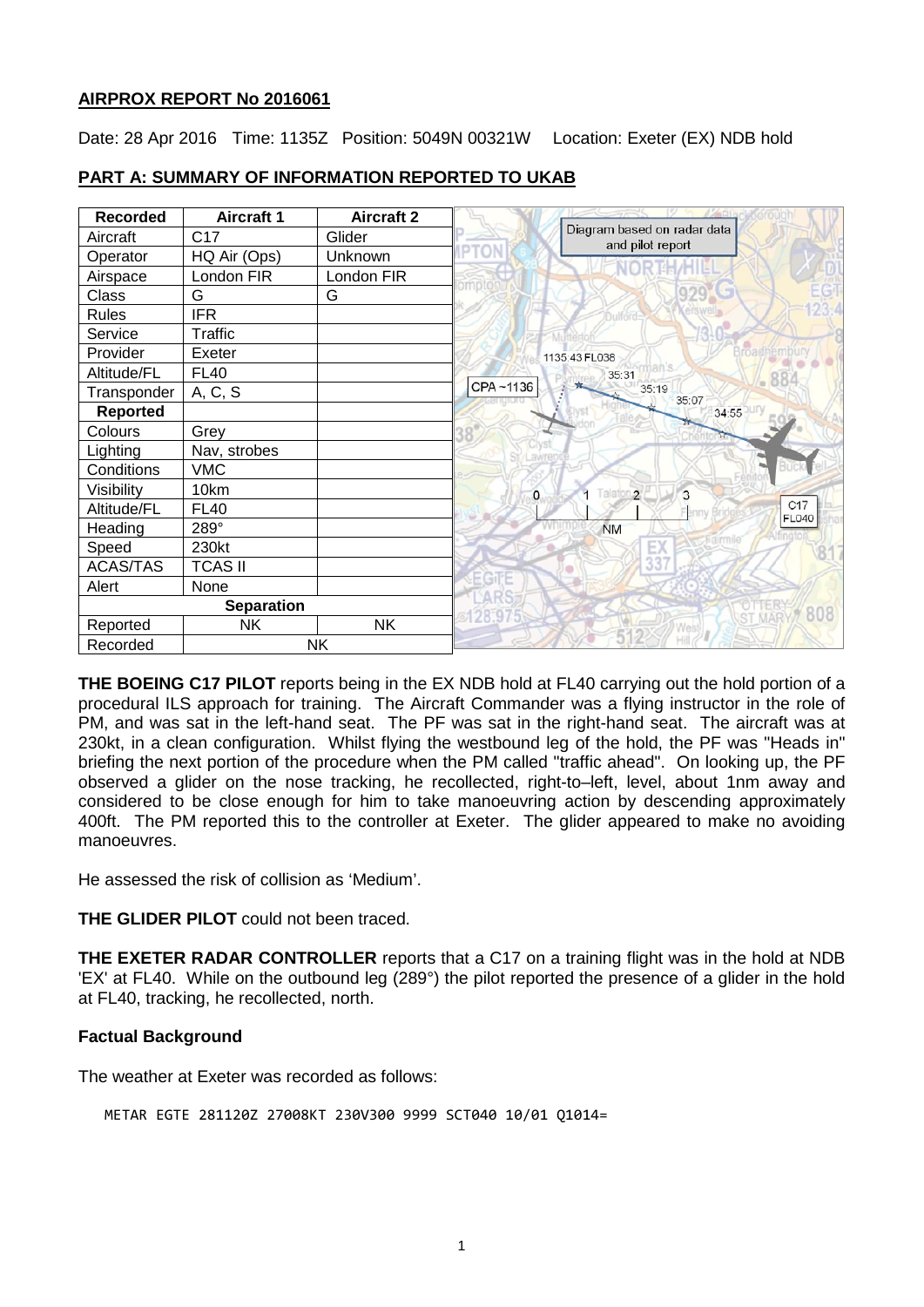### **Analysis and Investigation**

## **CAA ATSI**

ATSI had access to reports from the C17 pilot, the Exeter Radar controller, the area radar recordings, the Exeter Radar recordings and a recording of the Exeter Radar frequency. ATSI also interviewed the Exeter Radar North controller by telephone. The glider was not transponding and, therefore, could not be positively identified. The radar return likely to be the unidentified glider was not visible on the area radar recordings and so screenshots produced in this report are provided using a recording of the Exeter Radar controller's display. The screenshots have been magnified for illustrative purposes; therefore, they cannot be considered as wholly representative of what the Exeter Radar controller would have seen at the time of the Airprox. Levels indicated by the C17 are Flight Levels. All times UTC.

The C17 was operating IFR at Exeter Airport where RW26 was in use. Prior to the Airprox the C17 pilot had flown an ILS approach followed by a number of visual circuits. At the time of the Airprox the C17 pilot was westbound in the 'EX' NDB(L) hold at FL40. He was in receipt of a Traffic Service from Exeter Radar.

At 1044:59, the outgoing controller placed the C17 pilot under a limited Traffic Service due to controller workload and numerous primary radar contacts observed to the east of Exeter. The incoming Exeter Radar controller then took over the position at 1100:00, before the C17 pilot joined the 'EX' NDB(L) hold prior to flying an ILS approach. The intention of the C17's crew was to fly the ILS approach to a touch-and-go followed by some visual circuits.

At 1104:26, as the C17 pilot was flying the entry procedure to take up the hold at the 'EX' (prior to flying the ILS approach), the Exeter Radar controller advised the C17 crew of several primary radar contacts to the north-east of their position. The C17 crew were advised that the contacts were possibly gliders and that glider activity had been notified in that area up to the cloud-base. Once established on the ILS approach, the C17 pilot was transferred to Exeter Tower to complete the visual circuit element of the sortie.

At 1131:17, the C17 pilot called Exeter Radar on departure from RW26 in a right-hand turn, routeing direct to the 'EX' NDB(L), climbing to FL40.

At 1131:21, the Exeter Radar controller identified the C17 and placed the pilot under a Traffic Service. The C17 pilot then requested to join the hold followed by the NDB(L) approach procedure for RW26 (Figure 1).



Figure 1 – Exeter NDB(L)/DME RW26 Instrument Approach Chart[.1](#page-1-0)

<span id="page-1-0"></span> $1$  UK AIP AD 2-EGTE-8-11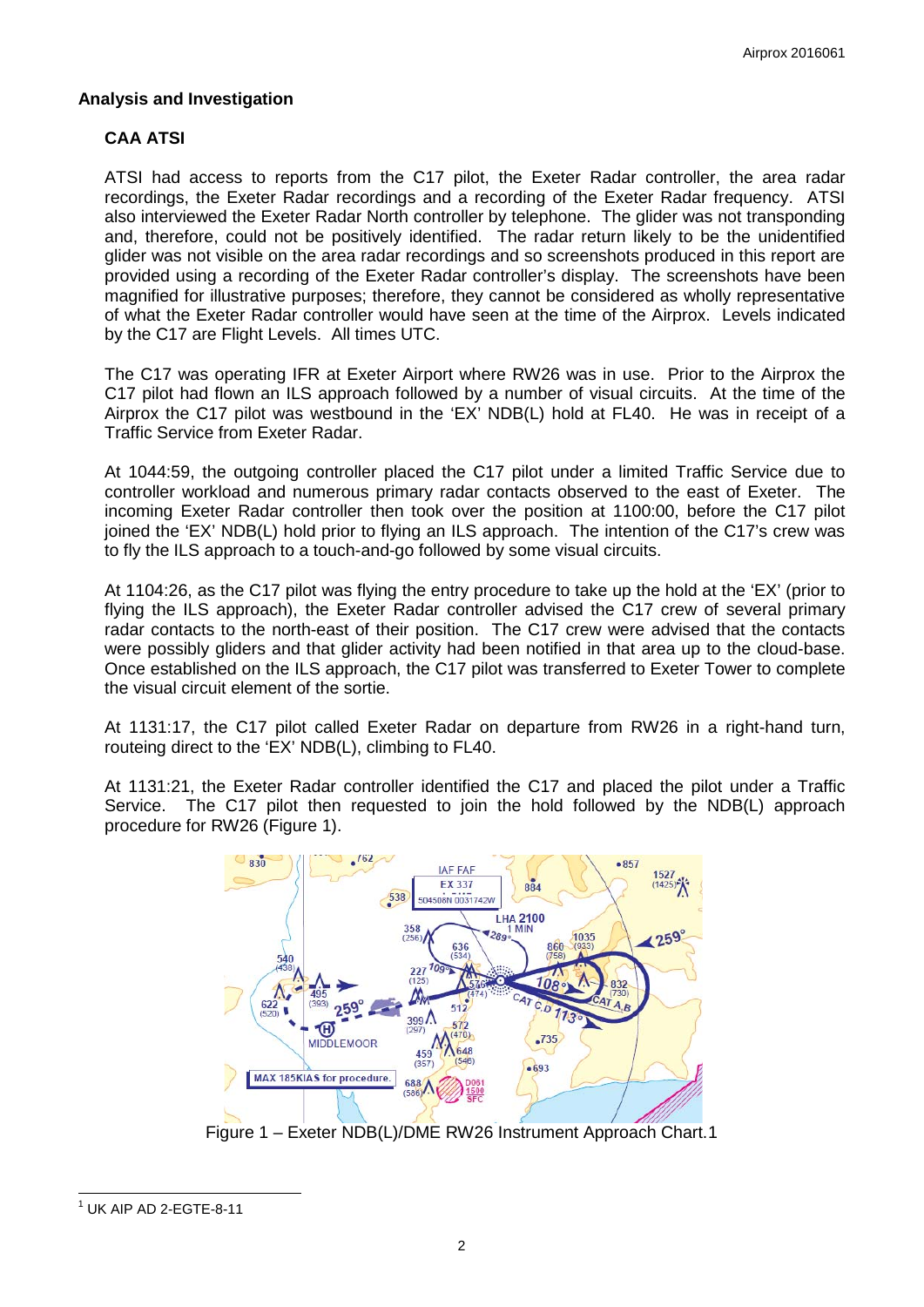At 1133:20, the C17 pilot reported taking up the 'EX' hold at FL40. The Exeter Radar controller then advised him that he was cleared for the NDB(L) approach procedure next time over the beacon.

At 1134:34 (Figure 2) the C17 (code 0420) had turned westbound in the 'EX' hold. Coincident to this, and unseen by the Exeter Radar controller, a faint primary radar return was approximately 5nm north-east of Exeter airport, tracking north-east. Figure 2 is a magnified image taken from the recorded surveillance data. No Traffic Information was passed to the C17 on this return.



Figure 2 - Exeter Radar North display at 1134:34.

Figure 3 shows a further magnified image taken from the recorded surveillance data showing the traffic situation at 1135:28 with the C17 still tracking north-east and the primary radar return in its twelve o'clock position.



It was not possible to positively identify the glider involved in the Airprox. It was also not possible to accurately calculate the CPA due to the limitations of using the Exeter Radar recording which lacks the interactive functionality of the area radar recording. However, the recorded surveillance data suggests that the CPA is likely to have occurred circa 1135:35 (Figure 4) which shows the C17's radar return merging with the primary radar return. Once again, this screenshot has been magnified to illustrate the Airprox.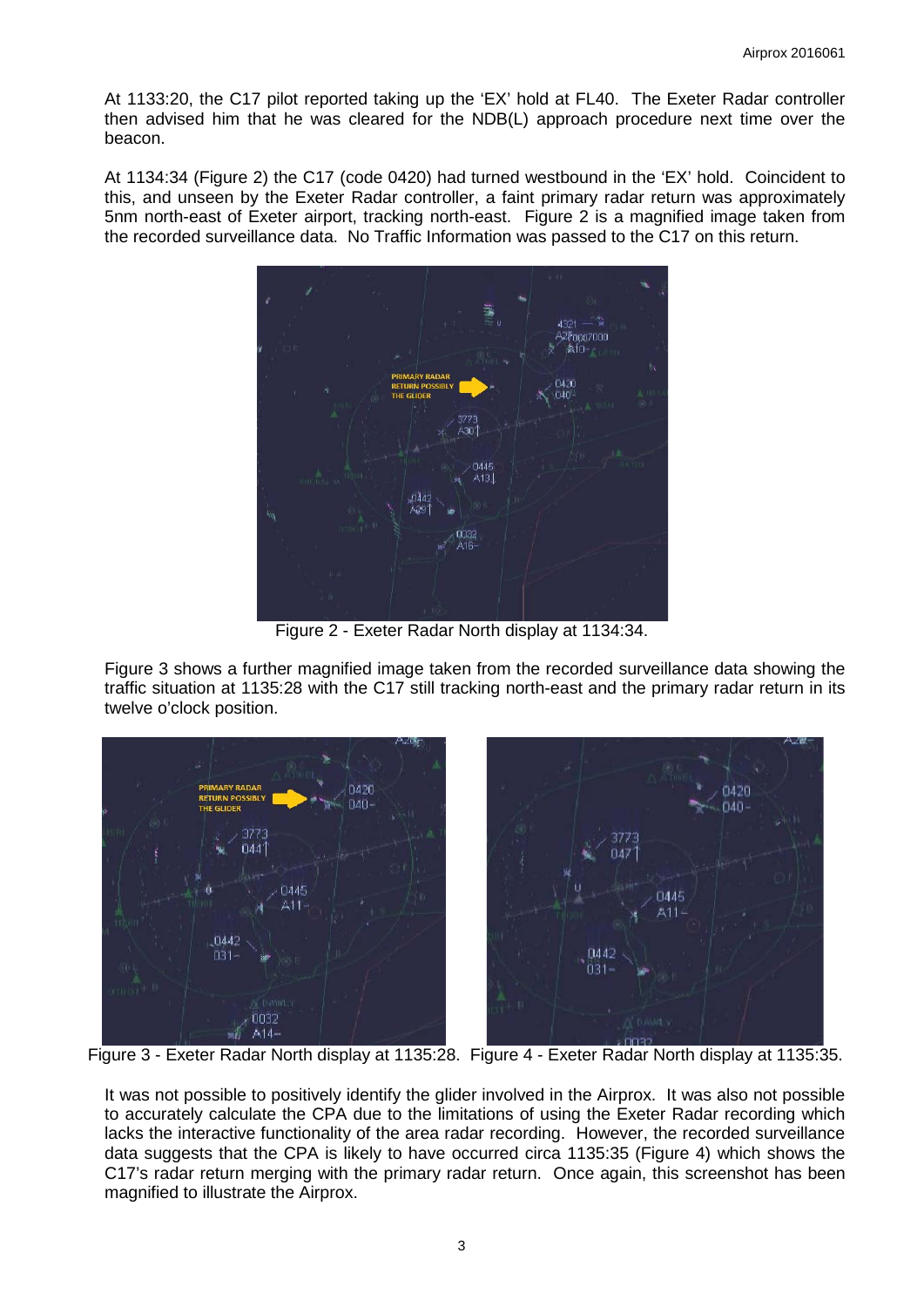At 1135:41, the C17 pilot reported having taken avoiding action against a glider which was operating within the confines of the 'EX' NDB(L) hold at FL40 and tracking northbound. After the C17 pilot completed the visual circuits with Exeter Tower, the aircraft was transferred back to Exeter Radar and was placed under a Traffic Service. The intention of the C17 crew was to join the 'EX' NDB(L) again, for one hold, followed by the NDB(L)/DME approach procedure. During interview, the Exeter Radar controller was questioned as to why he had not continued to limit the service and whether the same radar performance issues existed. The controller confirmed that these conditions still existed but that he had omitted, in error, to repeat the warning of reduced Traffic Information.

During interview, the Exeter Radar controller stated that his radar display was somewhat degraded by clutter caused by anomalous propagation, commonly referred to as 'anoprop'. The Exeter Radar recordings were reviewed from 1030 until shortly after the Airprox. During this period there were a significant number of primary radar returns observed to the north-west, north, and north-east of Exeter Airport. It is probable that many of these returns were indeed spurious, and this may have reduced the controller's situational awareness regarding glider activity in the vicinity of Exeter Airport.

The Exeter Radar controller stated that he did not see the primary return until just before he observed it merging with the C17 and far too late to warn the C17's crew. Coincident to this, the Exeter Radar controller was working an aircraft (code 3773) under a Deconfliction Service that had departed from RW26 which required a climb to the west of airway N864. It is possible that the Exeter Radar North controller's attention could have momentarily been diverted by this traffic which was being provided with a higher level of ATC service.

The geometry observed on the recorded surveillance data differs from the C17 pilot report; in the report, he states that the C17 was flying the westbound leg of the hold. Later in the report he states that, *"…the PF observed a glider on the nose tracking right to left at level height…"* The radar return observed on the recorded surveillance data appears to be tracking from left to right in relation to the C17. As for the glider, at the time of the Airprox, the gliding site at North Hill (9nm north-east of Exeter Airport) was notified as being active up to the cloud-base. The Gliding Club have a procedure whereby they telephone the ATC unit at Exeter Airport prior to, and on completion of, glider operations. After the Airprox, Exeter ATC telephoned North Hill in order to try and identify the glider involved. The Gliding Club reported that it had no knowledge of the glider involved in the Airprox. [UKAB Note: There is no reason to suggest that the untraced glider was operating from North Hill.]

#### **UKAB Secretariat**

The C17 and glider pilots shared an equal responsibility for collision avoidance and not to operate in such proximity to other aircraft as to create a collision hazard<sup>[2](#page-3-0)</sup>. When converging, power-driven heavier-than-air aircraft shall give way to sailplanes.<sup>[3](#page-3-1)</sup>

### **Comments**

### **HQ Air Command**

This situation is one we have seen before where a glider, with a low radar cross section, which does not have additional electronic means of conspicuity, reduces the available barriers of collision to 'see and avoid'. Whilst there may be some lessons for ATC regarding the promulgation of the reduced Traffic Service, this knowledge would have merely prompted the C-17 crew to be extra vigilant in their look out. Regardless of the controller's precise terminology, the C-17 crew were aware of gliders in the vicinity, with the Pilot Monitoring conducting the lookout, he saw the glider and the crew took timely avoiding action.

<span id="page-3-1"></span><span id="page-3-0"></span> $^2$  SERA.3205 Proximity.<br> $^3$  SERA.3210 (Right of way).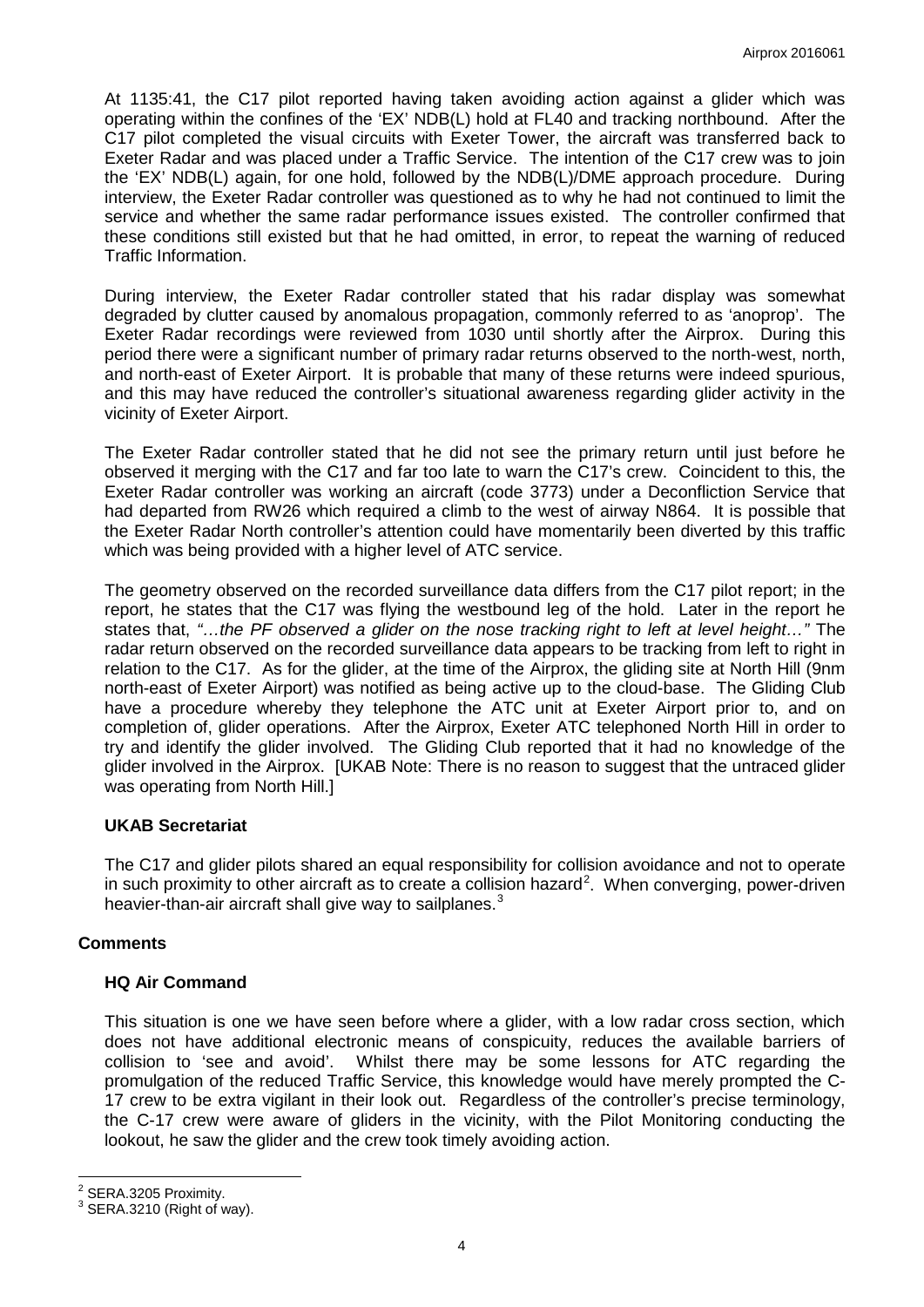### **Summary**

An Airprox was reported when a C17 and a glider flew into proximity at 1135 on Thursday 28<sup>th</sup> April 2016. The C17 pilot was operating under IFR in VMC in receipt of a Traffic Service from Exeter; the glider pilot could not be traced. The C17 pilot reported that he observed the glider 1nm ahead at the same height and descended.

#### **PART B: SUMMARY OF THE BOARD'S DISCUSSIONS**

Information available included reports from the C17 pilot, the controller concerned, area radar and RTF recordings and reports from the appropriate ATC and operating authorities.

The Board noted that the C17 pilot had been in the EX NDB Hold in Class G airspace at FL40. The Board noted that he had been advised that he was in receipt of a reduced Traffic Service due to poor radar performance about an hour before the Airprox had occurred, but that the oncoming Radar controller had not subsequently confirmed that the service continued to be reduced. However, the HQ Air member was able to confirm that the pilot had been aware that there were gliders in his vicinity whilst he carried out the flight, and that he had ensured that the crew had been keeping a good look-out. The Board commended the PM for observing the glider at 1nm away because, from members' experience, they can be very difficult to see in the reported weather conditions. The Board also noted that the C17 was equipped with TCAS II, but recognised that this would not have been able to have warned the pilot about the glider.

The Board was disappointed that the glider pilot could not be traced because as a result it was not possible to determine whether he had seen the C17 or not, or what his perception of the incident was. The gliding member thought that it was probable that the glider pilot was not locally based because the local Gliding Club had not been aware that any of their gliders had been in the EX NDB's vicinity. During this part of the discussion, some members wondered whether the glider pilot would have realised that he had flown through a holding pattern anyway. Recalling that the CAA had rejected previous recommendations that a consolidated 'hold chart' be produced for UK, some members still felt that it would be beneficial if at least a graphic were to be produced that could be overlaid onto VFR in-flight navigation software.

The Board then turned its attention to the types of collision avoidance available to aircraft and glider pilots. Because the glider pilot had not been traced, it was not possible to determine whether the glider had been equipped with any form of collision avoidance (e.g. FLARM). However, even if it had been so equipped, members commented that that equipment would not have interacted with the C17's TCAS to show either pilot the presence of the other traffic. Civil Pilot members commented about the portable, less expensive, collision avoidance system being developed by NATS called the Low Power ADS-B Transceiver (LPAT). LPAT is being positioned as a portable, battery powered and affordable device that will provide the minimum functionality needed to make a GA pilot visible to other airspace users, as well as to provide warnings against other suitably equipped aircraft. The Board hoped that further development of electronic conspicuity devices in accordance with the recent CAA CAP1391<sup>[4](#page-4-0)</sup> would allow for the various collision and traffic systems to be able to interact across the differing flying communities.

The Board then discussed the cause and risk of the Airprox. It was considered that the C17 pilot had seen the glider as early as prevailing circumstances had permitted, and had avoided it with a timely descent. It was agreed therefore that the cause was a conflict in Class G airspace that had been resolved by the C17 pilot. As for the risk, although it had not been possible to determine whether the glider pilot had observed the C17, the Board considered that there was sufficient information available from the C17 pilot's report to determine that, although safety had been degraded, timely and effective action had been taken. Therefore the Board assessed the Airprox as risk Category C.

<span id="page-4-0"></span><sup>4</sup> Available at [http://publicapps.caa.co.uk/docs/33/CAP1391%20MAR%2016.pdf.](http://publicapps.caa.co.uk/docs/33/CAP1391%20MAR%2016.pdf)